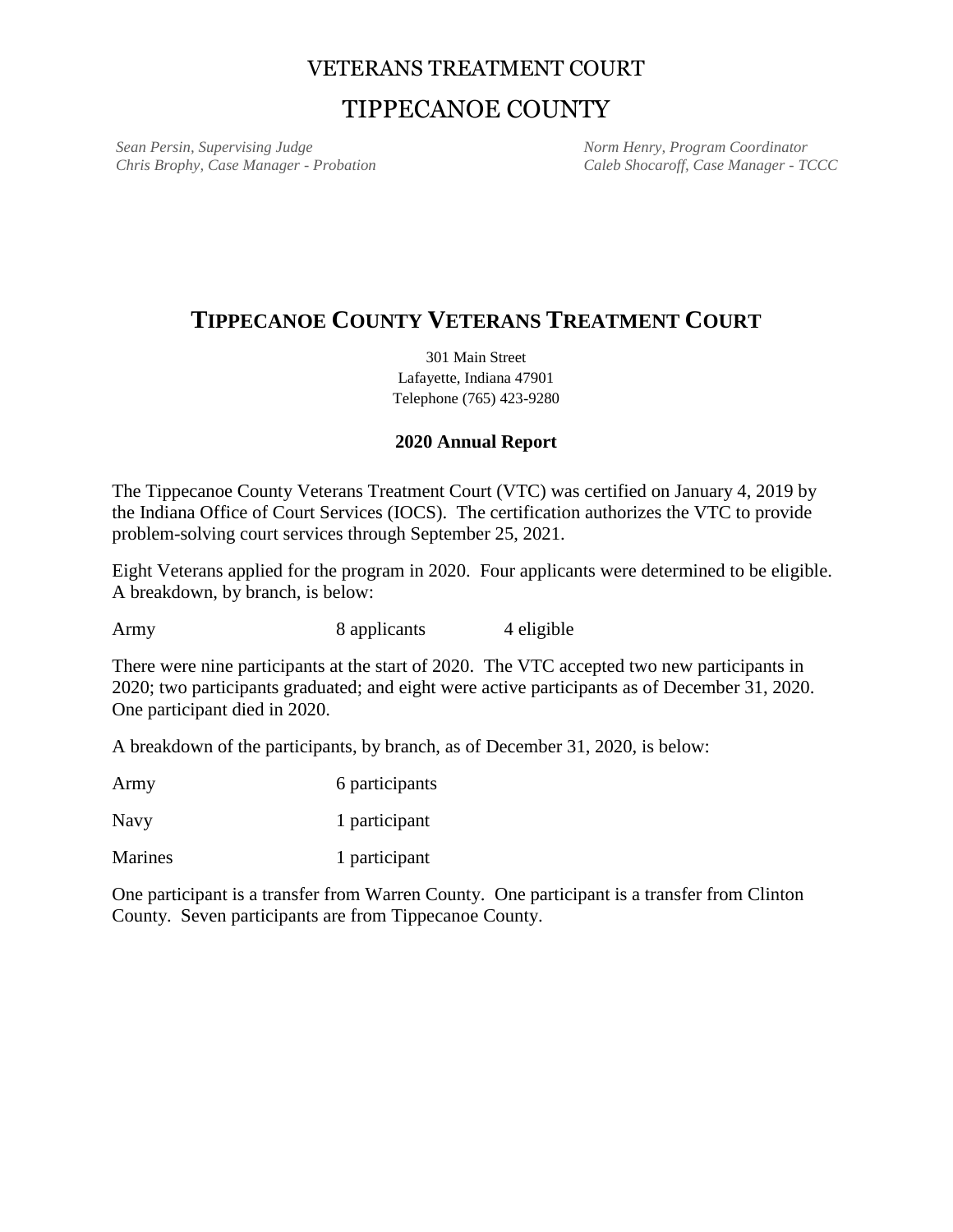### VETERANS TREATMENT COURT

# TIPPECANOE COUNTY

**Sean Persin, Supervising Judge Sean Persin, Supervising Judge Norm Henry, Program Coordinator** *Chris Brophy, Case Manager - Probation Caleb Shocaroff, Case Manager - TCCC*

### **Team Members and Training**

In 2020, our VTC Team included the following Team Members:

Sean Persin, Supervising Judge Daniel Moore, Magistrate/Initial Contact at Tippecanoe County Jail Norman Henry, Program Coordinator/Case Manager Christopher Brophy, Probation Officer/Case Manager Jennifer Prange/Administrator Patrick Harrington/Matthew Lowry, Prosecuting Attorneys Wayne Fountain/Rob Little/Ashley Spolarich, Defense Attorneys Kristine Ping, Mental Health Specialist Sandra Whiteley, Veteran's Justice Outreach Coordinator Timothy Hilton, Veteran Mentor Coordinator Bryan Maynard, Assistance Specialist Caleb Shocaroff, TCCC Case Manager

Case Manager Chris Brophy attended the following trainings last year: Justice Services Conference VTC Enhancement Training The Will to Survive Training Case Manager Norm Henry attended the following trainings last year: VTC Enhancement Training Justice Services Conference NADCP Rise Conference

#### **Income and Expenditures**

The VTC received new Veterans Treatment Court Grant funds in the amount of \$5,500.00 in 2020, along with authorization to use unspent grant funds from prior years. All participants are receiving treatment through the VA. Expenditures for 2020 included:

| Drug Testing | \$547.00 |
|--------------|----------|
| Incentives   | \$923.37 |

Some participants have struggled with basic housing/food needs after being released from jail. Tim Hilton has worked with local Veteran organizations to provide for their basic needs.